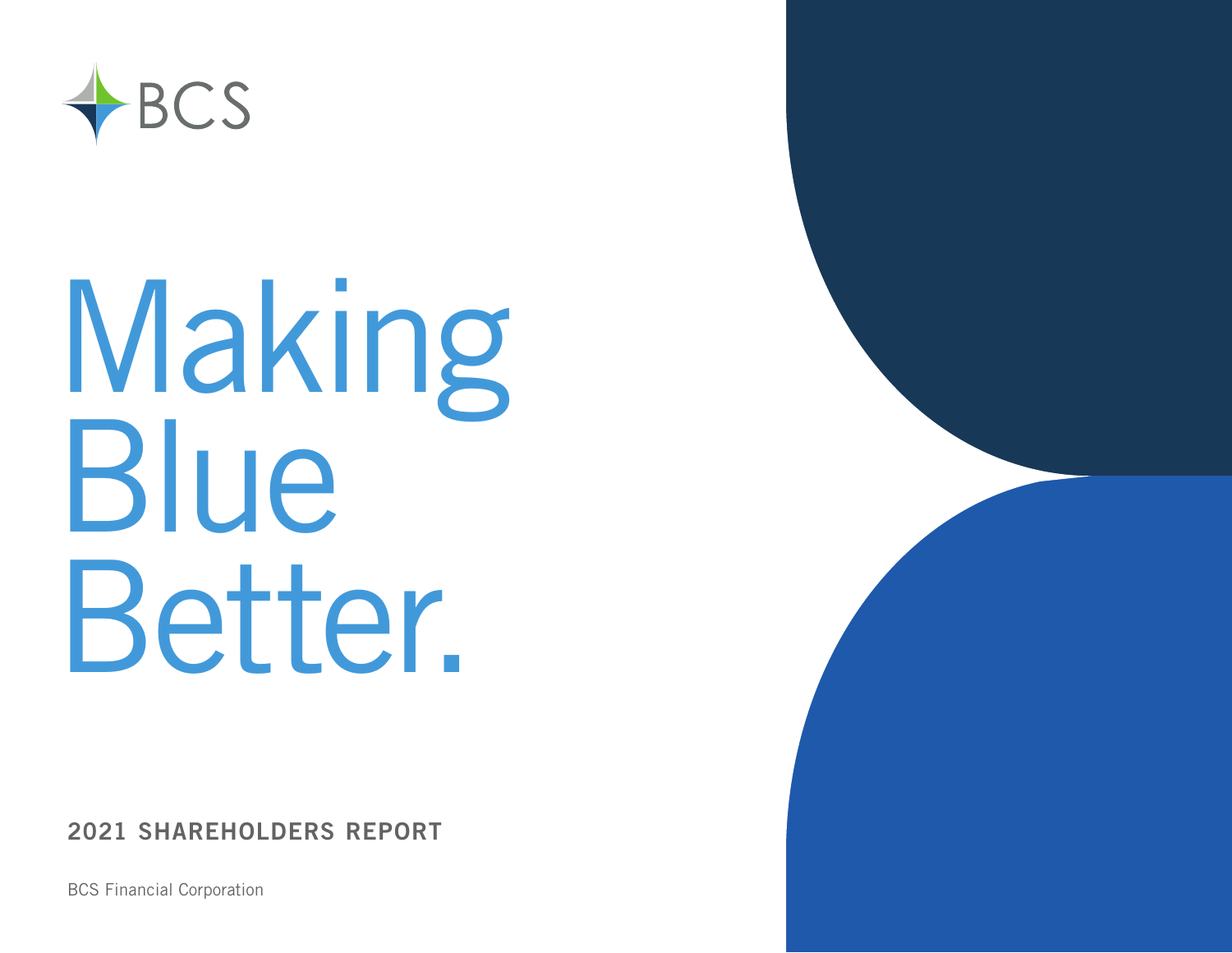#### BCS BOARD OF DIRECTORS



**Daniel J. Loepp, Chairman** President and Chief Executive Officer Blue Cross Blue Shield of Michigan



**Curtis E. Barnett** President and Chief Executive Officer Arkansas Blue Cross and Blue Shield



**Walter A. Bell** Former Chairman Swiss Re America Holding Corporation



**Roberto García-Rodríguez** President and Chief Executive Officer Triple-S Management, GuideWell



**Diane G. Gore** President and Chief Executive Officer Blue Cross Blue Shield of Wyoming



**Kim A. Keck** President and Chief Executive Officer Blue Cross Blue Shield Association







**Willis T. King, Jr.** Chairman First Protective Insurance Company



**Robert F. Orlich** Retired, President and Chief Executive Officer Transatlantic Reinsurance Company



**Gary D. St. Hilaire**  President and Chief Executive Officer Horizon Blue Cross Blue Shield of New Jersey



**Gregory E. Deavens** President and Chief Executive Officer Independence Blue Cross



**John E. Gallina** Executive Vice President and Chief Financial Officer Anthem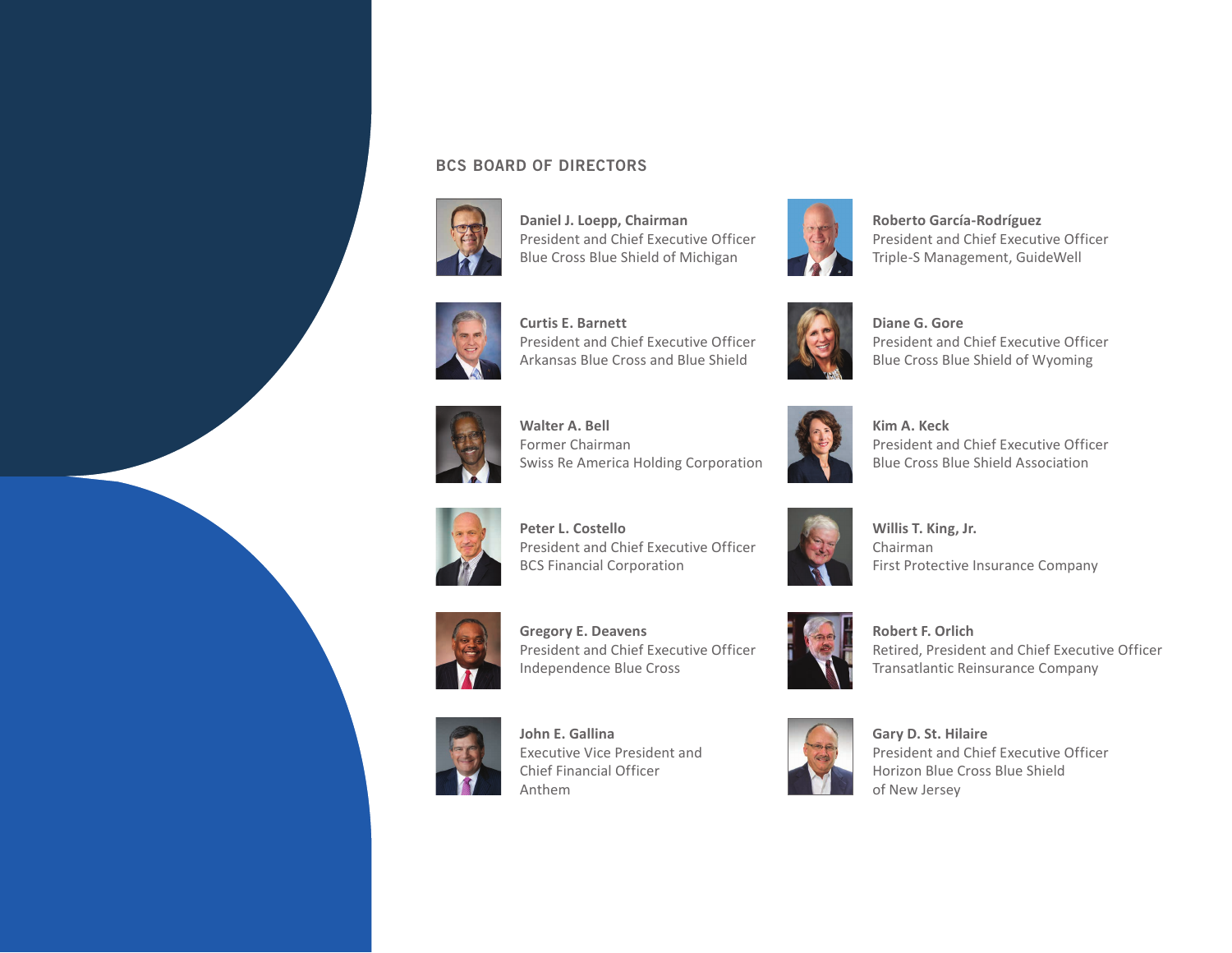## A Message from Our Chairman and President

**Daniel J. Loepp** Chairman





**Peter L. Costello** President and Chief Executive Officer

For 73 years, BCS has served Blue Plans by delivering innovative insurance and reinsurance solutions that help them strengthen their market leadership positions locally and nationally. While the challenges we face as a System have changed over the years, our mission and focus remains constant – make Blue better.

Today, BCS solutions serve every Blue Plan and cover more than 6 million lives. On average, each Plan purchases or distributes seven products underwritten by BCS. We are owned by all 34 Blue Plans and licensed to operate as a life, health, and property & casualty carrier in all 50 states and internationally through our Bermuda company, 4 Ever Life International. This chassis allows us to work with Blue Plans of all sizes, offering customized solutions to meet their local and national market needs.

Growth and innovation drive us forward. We accelerated our work on Cell and Gene Therapy solutions by adding a stop loss solution for large self-funded clients. We expanded our stop loss work with Blue Plans through the synergistic integration of Medical Risk Managers, Inc. (MRM) stop loss underwriting expertise into our service offerings, creating growth opportunities for both organizations. And, we continued to expand our turn-key voluntary benefit programs to help Plans advance their whole account strategies through diversified product offerings that help improve access to affordable care.

Our 2021 annual report illustrates how we generated increased value and returns for our shareholders through the launch of new solutions and expansion of current offerings. Gross written premium and underwriting gains both grew by 25% on the strength of our stop loss and travel businesses. Total operating income increased to \$8.2M. We received an A.M. Best rating upgrade to A with a stable outlook, while improving shareholders' return on equity by 17%.

We are proud of our Blue heritage, dedicated to our Blue mission, thankful for the support we have received from our Board and Plan leaders, and confident in our strategy for delivering value to our customers and shareholders in the future.

Yours in health,

Jail 1 Joepp

**Daniel J. Loepp** Chairman of the Board of Directors

Pt. Cotil

**Peter L. Costello** President and Chief Executive Officer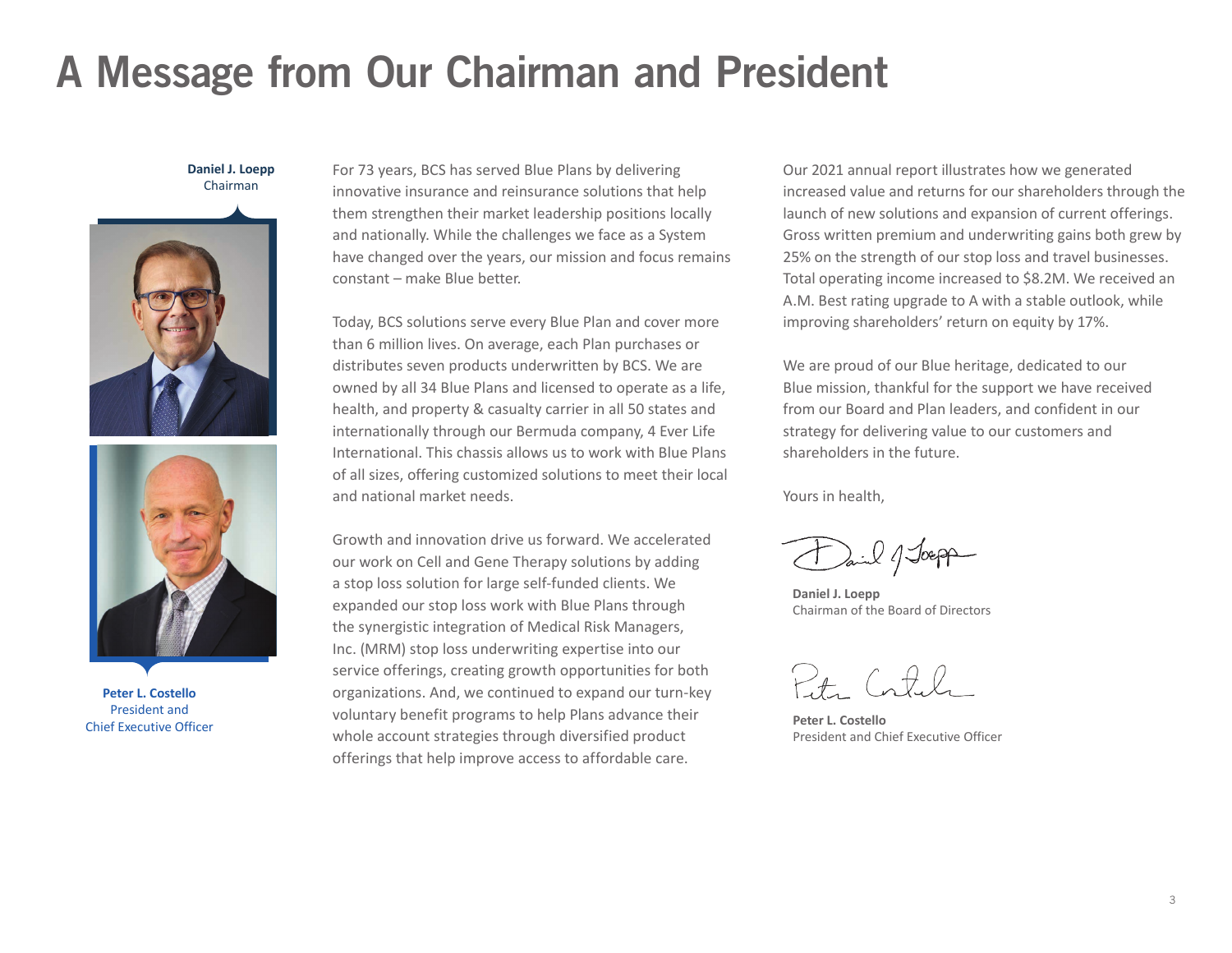## Our Mission: Make Blue Better

BCS solutions serve every Blue Plan and cover more than 6 million lives worldwide.



18 Plans 26 Plans 29 Plans 29 Plans 29 Plans 26 Plans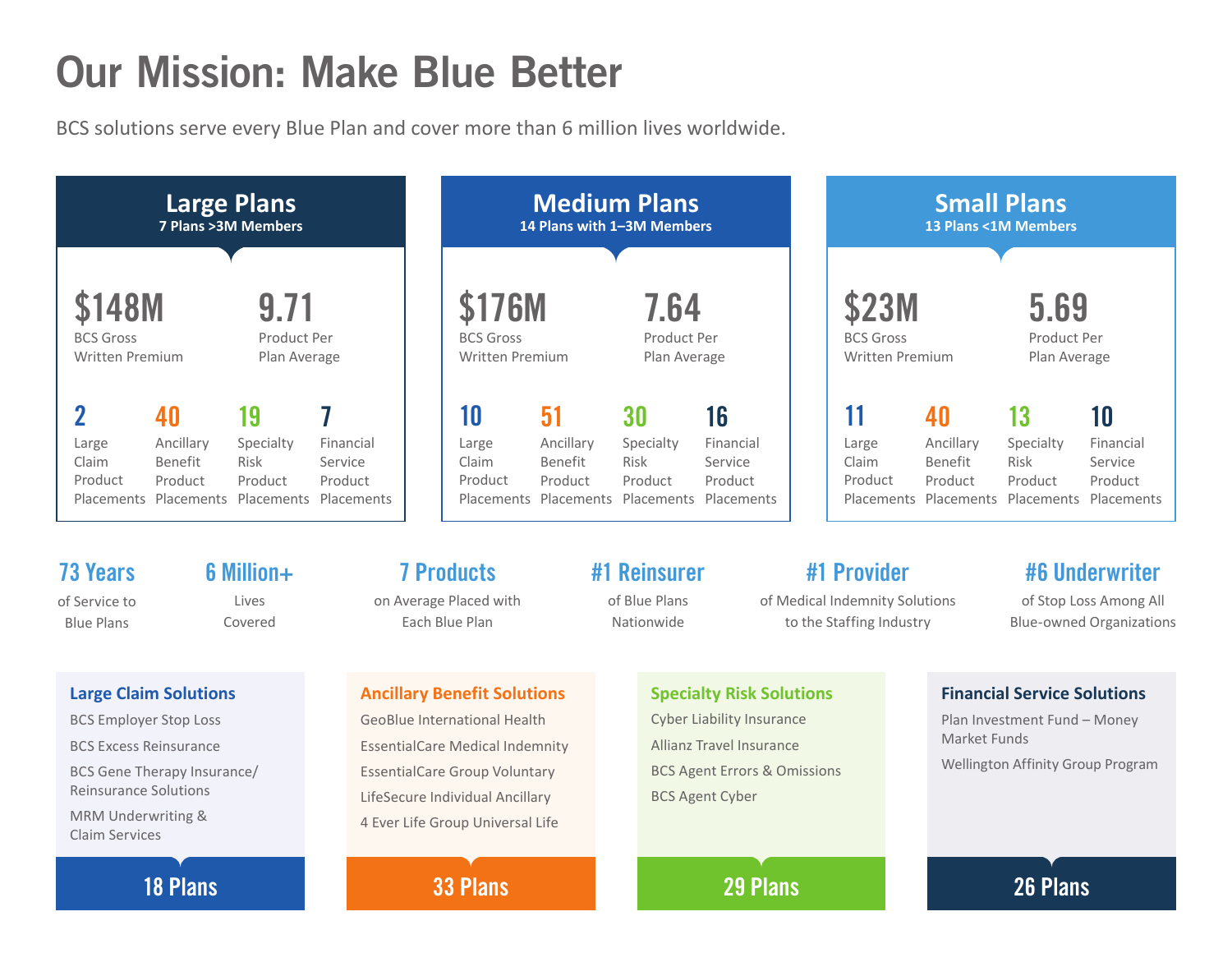## Innovation Drives Us Forward

We deliver innovative solutions that help Blue Plans strengthen their market leadership positions locally and nationally.



### **Cell and Gene Therapy Solutions**

The advanced cell and gene therapy (CGT) market continues to grow at a rapid rate and more employers are considering ways to cap these emerging risks. We have accelerated our work in the CGT space by launching innovative and first-to-market solutions: PreserveRx Excess of Loss (including gene therapy rider) for Blue Plans and Stop Loss GT – a high deductible stop loss solution with added protection against CGT costs for large self-funded clients.





#### **Stop Loss Expansion**

We expanded our stop loss work with Blue Plans through the synergistic integration of MRM stop loss underwriting expertise into our service offerings, creating growth opportunities for both organizations. Our combined scale makes BCS the sixth largest stop loss underwriter in the Blue System, providing solutions to help Plans grow their stop loss blocks.





#### **Ancillary Benefit Solutions**

We continued to expand our turn-key voluntary benefit programs to help Blue Plans advance their whole account strategies. In total, our comprehensive program addressed large, mid, small, and individual market opportunities through our partnership with LifeSecure. These diversified product offerings enable Plans to grow market share and improve access to affordable care.

> **Vifesecure EssentialCare®**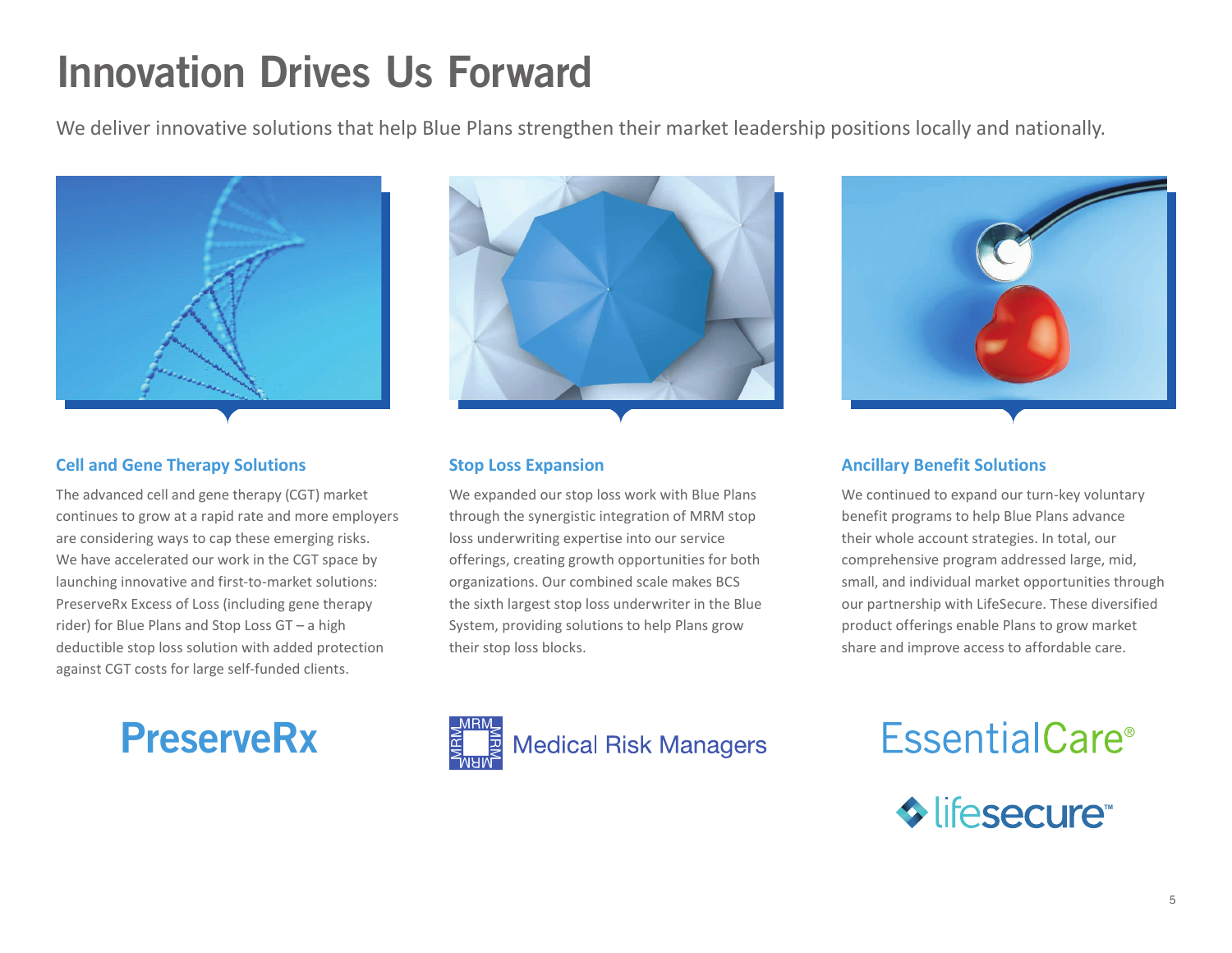## We Deliver Value and Returns for Our Shareholders



**Susan A. Pickar** Chief Financial Officer and Treasurer, BCS Financial Corporation

President and Chief Executive Officer, Plan Investment Fund, Inc.

> **+25% over 2020**  \$676.8M Gross Written Premium

**+25% over 2020**  \$5.8M Gain in Underwriting Profit

> **+17% over 2020**  5.6% Return on Equity

Successfully rebounding from the first year of the pandemic, BCS ended 2021 with a strong financial performance driven by our diversified product portfolio.

Top line gross written premium grew to \$676.8M, which is \$85.8M greater than forecast and \$134.9M above 2020. Leading the way on the positive variance are the travel, commercial cyber, and medical indemnity lines.

Underwriting gains of \$5.8M represent a 25% positive variance from both the forecast and prior year. Positive results from medical indemnity, stop loss, and travel lines contributed to our gains. Operating expenses were \$2.2M (5%) favorable to forecast. Our investment portfolio generated \$9.5M of income, which is consistent with forecast, and total investment returns outperformed benchmarks. Medical Risk Managers generated \$1.3M of income in 2021, well ahead of forecast, capitalizing on the strategic stop loss synergies between BCS and MRM.

Return on Equity in 2021 was 5.6%, a 17% increase over our 2020 ROE of 4.8% – historically, one of the best returns produced by BCS to the Blues. This reflects our ability to effectively and appropriately utilize capital and maximize the value of strategic investments, products, and services.

BCS's strong financial performance and balance sheet reflects the pride we take in our ability to effectively and profitably grow products, invest in innovative solutions, and navigate the changing dynamics of the insurance industry. We do this to help make Blue better.

#### **Consolidated Financial Information**

|                                             |            |                                         | \$ in thousands |
|---------------------------------------------|------------|-----------------------------------------|-----------------|
|                                             | 2021       |                                         | 2020            |
|                                             |            |                                         |                 |
| \$                                          | 444,906    | \$                                      | 449,907         |
| \$                                          | 413,726    | \$                                      | 382,000         |
| \$                                          | 419,906    | \$                                      | 346,168         |
| Ś                                           | 1,278,538  | \$                                      | 1,178,075       |
| <b>Liabilities and Shareholders' Equity</b> |            |                                         |                 |
| \$                                          | 972,173    | \$                                      | 878,669         |
| \$                                          | 306,365    | \$                                      | 299,406         |
| \$                                          | 1,278,538  | Ś.                                      | 1,178,075       |
| \$                                          | 676,806    | \$                                      | 541,880         |
| \$                                          | 148,584    | \$                                      | 142,096         |
| \$                                          | 22,608     | \$                                      | 21,394          |
| \$                                          | 171,192    | \$                                      | 163,490         |
| \$                                          | (142, 736) | \$                                      | (137, 419)      |
| \$                                          | (12, 736)  | \$                                      | (12, 038)       |
| \$                                          | 15,720     | \$                                      | 14,033          |
| \$                                          | 1,265      | \$                                      | 233             |
| \$                                          | 16,985     | Ś                                       | 14,266          |
|                                             |            | December 31, 2021 and 2020 (GAAP basis) |                 |

#### **Susan A. Pickar**

Chief Financial Officer and Treasurer, BCS Financial Corporation President and Chief Executive Officer, Plan Investment Fund, Inc.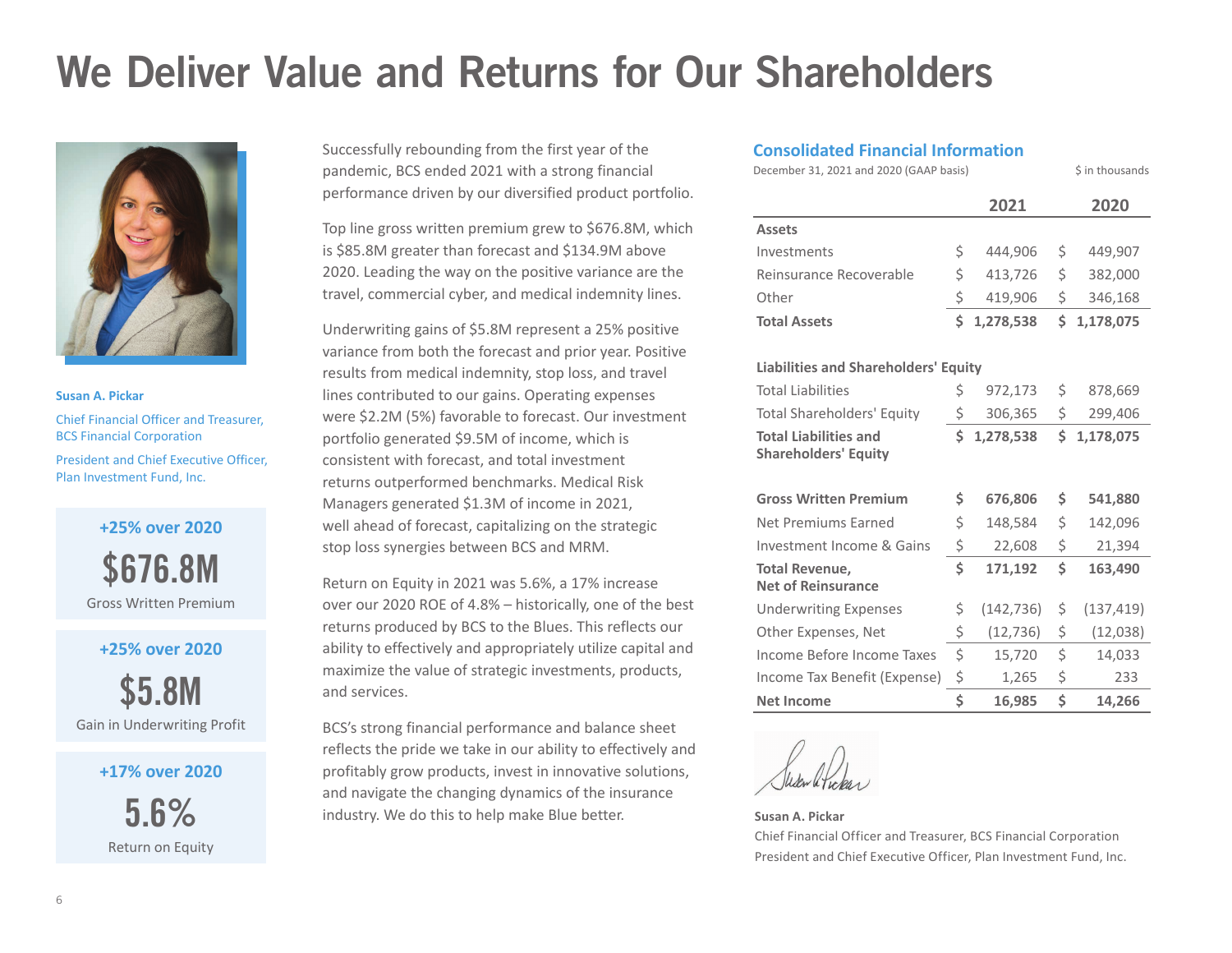## We Embrace the Future with Confidence



#### **Blue Ownership BCS Companies**

- BCS Financial Corporation BCS Insurance Company BCS Financial Services Corporation BCS Re
- 4 Ever Life Insurance Company 4 Ever Life International Limited

⋛<br>⋛<br>⋚ Medical Risk Managers, Inc.

#### **BCS Assets**

RiskNavigator LifeSecure EssentialCare GeoBlue Plan Investment Fund Blue Venture Funds

#### **BCS Leadership**

**Peter L. Costello** President and Chief Executive Officer

**Susan A. Pickar** Chief Financial Officer and Treasurer

**Chris S. Bailey** Senior Vice President, Sales and Market Development **James A. Drew** Senior Vice President, Strategy, Marketing, and Performance

**Wendell Ferguson** Vice President, Information Technology

**Terry M. Hackett** General Counsel and Secretary **Mehb A. Khoja** Chief Actuary President, Medical Risk Managers, Inc.

**Chris A. Kurtenbach** Vice President, Service and Operations

**Patrick O'Rourke** Vice President, Human Resources